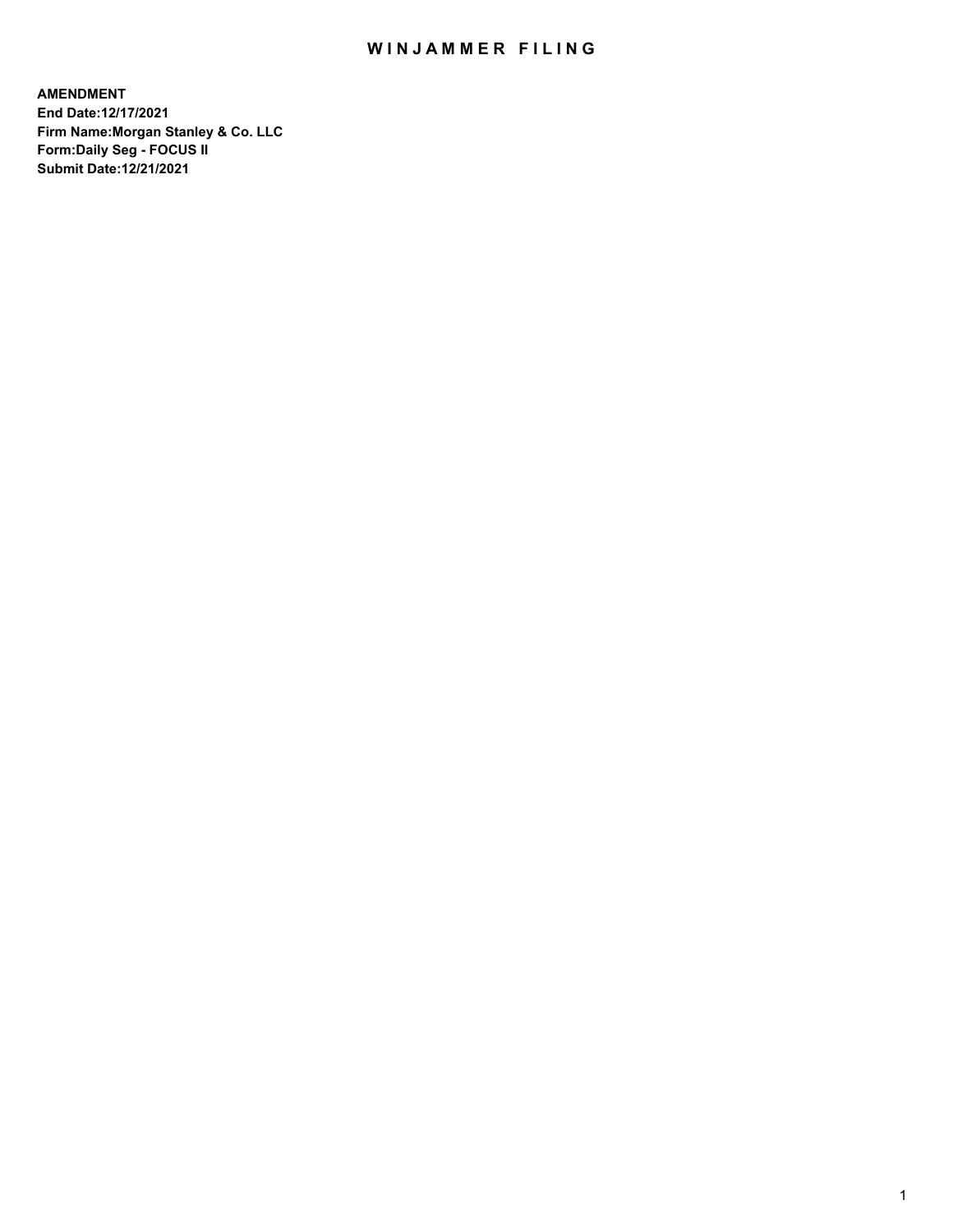**AMENDMENT End Date:12/17/2021 Firm Name:Morgan Stanley & Co. LLC Form:Daily Seg - FOCUS II Submit Date:12/21/2021 Daily Segregation - Cover Page**

| Name of Company                                                                                                                                                                                                                                                                                                                | Morgan Stanley & Co. LLC                                |
|--------------------------------------------------------------------------------------------------------------------------------------------------------------------------------------------------------------------------------------------------------------------------------------------------------------------------------|---------------------------------------------------------|
| <b>Contact Name</b>                                                                                                                                                                                                                                                                                                            | <b>Ikram Shah</b>                                       |
| <b>Contact Phone Number</b>                                                                                                                                                                                                                                                                                                    | 212-276-0963                                            |
| <b>Contact Email Address</b>                                                                                                                                                                                                                                                                                                   | Ikram.shah@morganstanley.com                            |
| FCM's Customer Segregated Funds Residual Interest Target (choose one):<br>a. Minimum dollar amount: ; or<br>b. Minimum percentage of customer segregated funds required:% ; or<br>c. Dollar amount range between: and; or<br>d. Percentage range of customer segregated funds required between:% and%.                         | 235,000,000<br><u>0</u><br><u>00</u><br><u>00</u>       |
| FCM's Customer Secured Amount Funds Residual Interest Target (choose one):<br>a. Minimum dollar amount: ; or<br>b. Minimum percentage of customer secured funds required:%; or<br>c. Dollar amount range between: and; or<br>d. Percentage range of customer secured funds required between:% and%.                            | 140,000,000<br><u>0</u><br><u>0 0</u><br>0 <sub>0</sub> |
| FCM's Cleared Swaps Customer Collateral Residual Interest Target (choose one):<br>a. Minimum dollar amount: ; or<br>b. Minimum percentage of cleared swaps customer collateral required:% ; or<br>c. Dollar amount range between: and; or<br>d. Percentage range of cleared swaps customer collateral required between:% and%. | 92,000,000<br><u>0</u><br><u>00</u><br>00               |

Attach supporting documents CH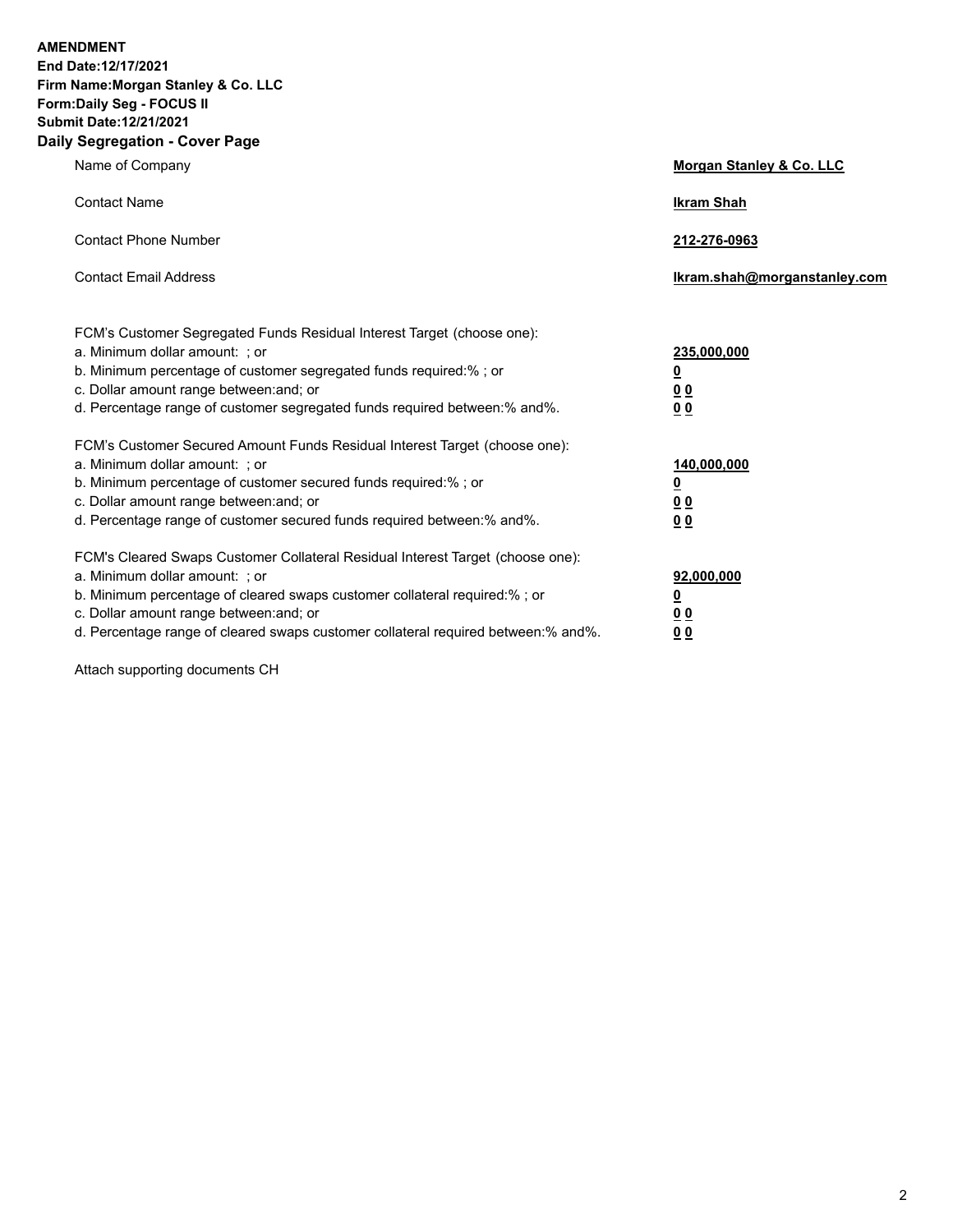## **AMENDMENT End Date:12/17/2021 Firm Name:Morgan Stanley & Co. LLC Form:Daily Seg - FOCUS II Submit Date:12/21/2021 Daily Segregation - Secured Amounts** Foreign Futures and Foreign Options Secured Amounts Amount required to be set aside pursuant to law, rule or regulation of a foreign government or a rule of a self-regulatory organization authorized thereunder **0** [7305] 1. Net ledger balance - Foreign Futures and Foreign Option Trading - All Customers A. Cash **6,349,543,849** [7315] B. Securities (at market) **1,680,327,492** [7317] 2. Net unrealized profit (loss) in open futures contracts traded on a foreign board of trade **-608,176,754** [7325] 3. Exchange traded options a. Market value of open option contracts purchased on a foreign board of trade **18,128,552** [7335] b. Market value of open contracts granted (sold) on a foreign board of trade **-15,178,778** [7337] 4. Net equity (deficit) (add lines 1. 2. and 3.) **7,424,644,361** [7345] 5. Account liquidating to a deficit and account with a debit balances - gross amount **59,293,936** [7351] Less: amount offset by customer owned securities **-57,392,834** [7352] **1,901,102** [7354] 6. Amount required to be set aside as the secured amount - Net Liquidating Equity Method (add lines 4 and 5) **7,426,545,463** [7355] 7. Greater of amount required to be set aside pursuant to foreign jurisdiction (above) or line 6. **7,426,545,463** [7360] FUNDS DEPOSITED IN SEPARATE REGULATION 30.7 ACCOUNTS 1. Cash in banks A. Banks located in the United States **502,221,684** [7500] B. Other banks qualified under Regulation 30.7 **205,271,538** [7520] **707,493,222** [7530] 2. Securities A. In safekeeping with banks located in the United States **380,782,872** [7540] B. In safekeeping with other banks qualified under Regulation 30.7 **74,319,781** [7560] **455,102,653** [7570] 3. Equities with registered futures commission merchants A. Cash **5,886,324** [7580] B. Securities **0** [7590] C. Unrealized gain (loss) on open futures contracts **1,525,918** [7600] D. Value of long option contracts **0** [7610] E. Value of short option contracts **0** [7615] **7,412,242** [7620] 4. Amounts held by clearing organizations of foreign boards of trade A. Cash **0** [7640] B. Securities **0** [7650] C. Amount due to (from) clearing organization - daily variation **0** [7660] D. Value of long option contracts **0** [7670]

- E. Value of short option contracts **0** [7675] **0** [7680]
- 5. Amounts held by members of foreign boards of trade
	- A. Cash **5,858,088,055** [7700]
	- B. Securities **1,225,224,839** [7710]
	- C. Unrealized gain (loss) on open futures contracts **-609,702,672** [7720]
	- D. Value of long option contracts **18,128,552** [7730]
	- E. Value of short option contracts **-15,178,778** [7735] **6,476,559,996**
- 6. Amounts with other depositories designated by a foreign board of trade **0** [7760]
- 7. Segregated funds on hand **0** [7765]
- 8. Total funds in separate section 30.7 accounts **7,646,568,113** [7770]
- 9. Excess (deficiency) Set Aside for Secured Amount (subtract line 7 Secured Statement Page 1 from Line 8)
- 10. Management Target Amount for Excess funds in separate section 30.7 accounts **140,000,000** [7780]
- 11. Excess (deficiency) funds in separate 30.7 accounts over (under) Management Target **80,022,650** [7785]

**220,022,650** [7380]

[7740]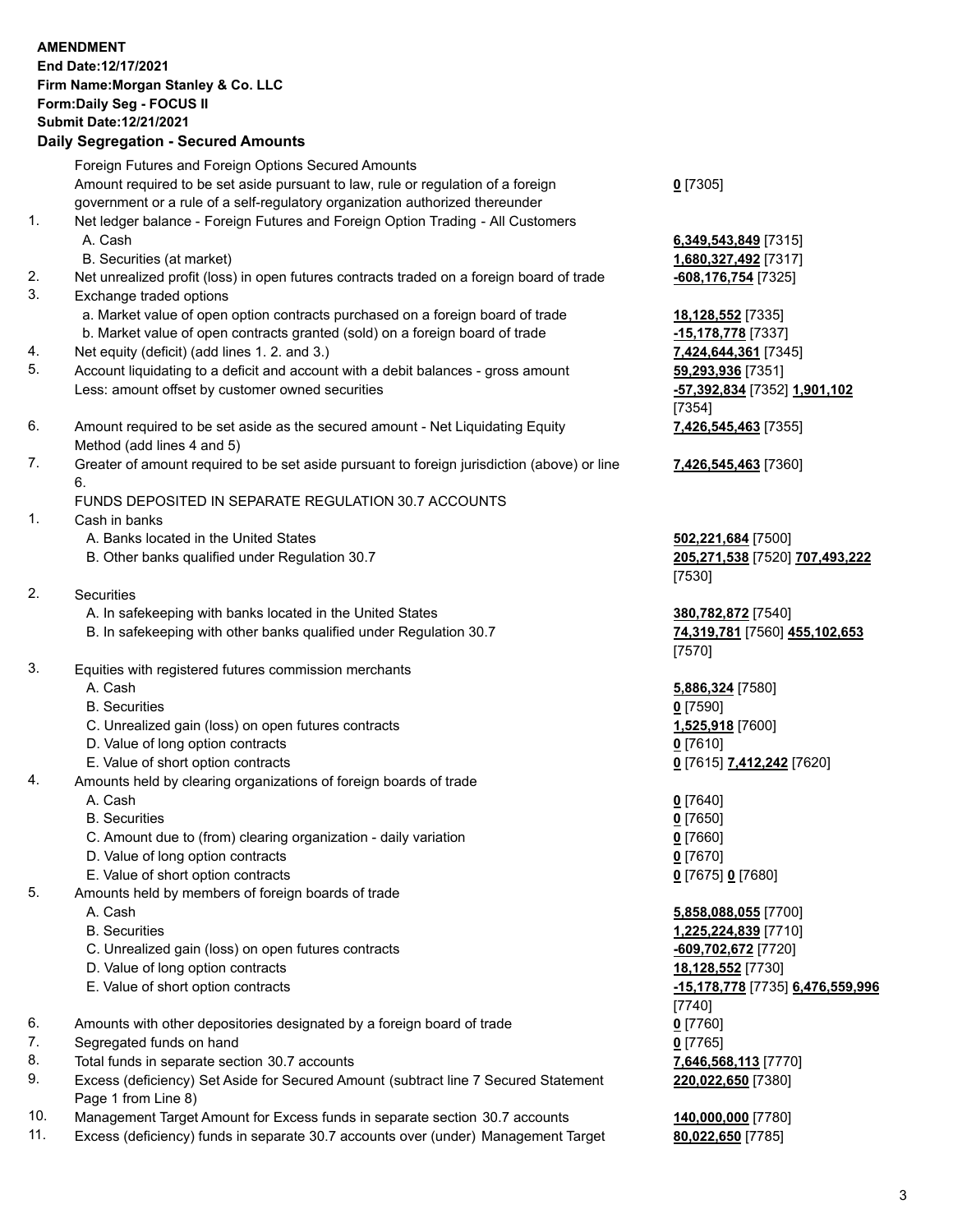## **AMENDMENT End Date:12/17/2021 Firm Name:Morgan Stanley & Co. LLC Form:Daily Seg - FOCUS II Submit Date:12/21/2021 Daily Segregation - Segregation Statement** SEGREGATION REQUIREMENTS(Section 4d(2) of the CEAct) 1. Net ledger balance A. Cash **16,804,014,773** [7010] B. Securities (at market) **7,041,243,632** [7020] 2. Net unrealized profit (loss) in open futures contracts traded on a contract market **274,662,348** [7030] 3. Exchange traded options A. Add market value of open option contracts purchased on a contract market **1,025,803,997** [7032] B. Deduct market value of open option contracts granted (sold) on a contract market **-682,150,153** [7033] 4. Net equity (deficit) (add lines 1, 2 and 3) **24,463,574,597** [7040] 5. Accounts liquidating to a deficit and accounts with debit balances - gross amount **403,493,144** [7045] Less: amount offset by customer securities **-400,179,630** [7047] **3,313,514** [7050] 6. Amount required to be segregated (add lines 4 and 5) **24,466,888,111** [7060] FUNDS IN SEGREGATED ACCOUNTS 7. Deposited in segregated funds bank accounts A. Cash **2,483,606,583** [7070] B. Securities representing investments of customers' funds (at market) **0** [7080] C. Securities held for particular customers or option customers in lieu of cash (at market) **3,190,611,891** [7090] 8. Margins on deposit with derivatives clearing organizations of contract markets A. Cash **15,116,903,098** [7100] B. Securities representing investments of customers' funds (at market) **0** [7110] C. Securities held for particular customers or option customers in lieu of cash (at market) **3,698,860,915** [7120] 9. Net settlement from (to) derivatives clearing organizations of contract markets **-142,837,952** [7130] 10. Exchange traded options A. Value of open long option contracts **1,025,803,997** [7132] B. Value of open short option contracts **-682,150,153** [7133] 11. Net equities with other FCMs A. Net liquidating equity **9,902,177** [7140] B. Securities representing investments of customers' funds (at market) **0** [7160] C. Securities held for particular customers or option customers in lieu of cash (at market) **0** [7170] 12. Segregated funds on hand **151,770,826** [7150] 13. Total amount in segregation (add lines 7 through 12) **24,852,471,382** [7180]

- 14. Excess (deficiency) funds in segregation (subtract line 6 from line 13) **385,583,271** [7190]
- 15. Management Target Amount for Excess funds in segregation **235,000,000** [7194]
- 16. Excess (deficiency) funds in segregation over (under) Management Target Amount Excess

**150,583,271** [7198]